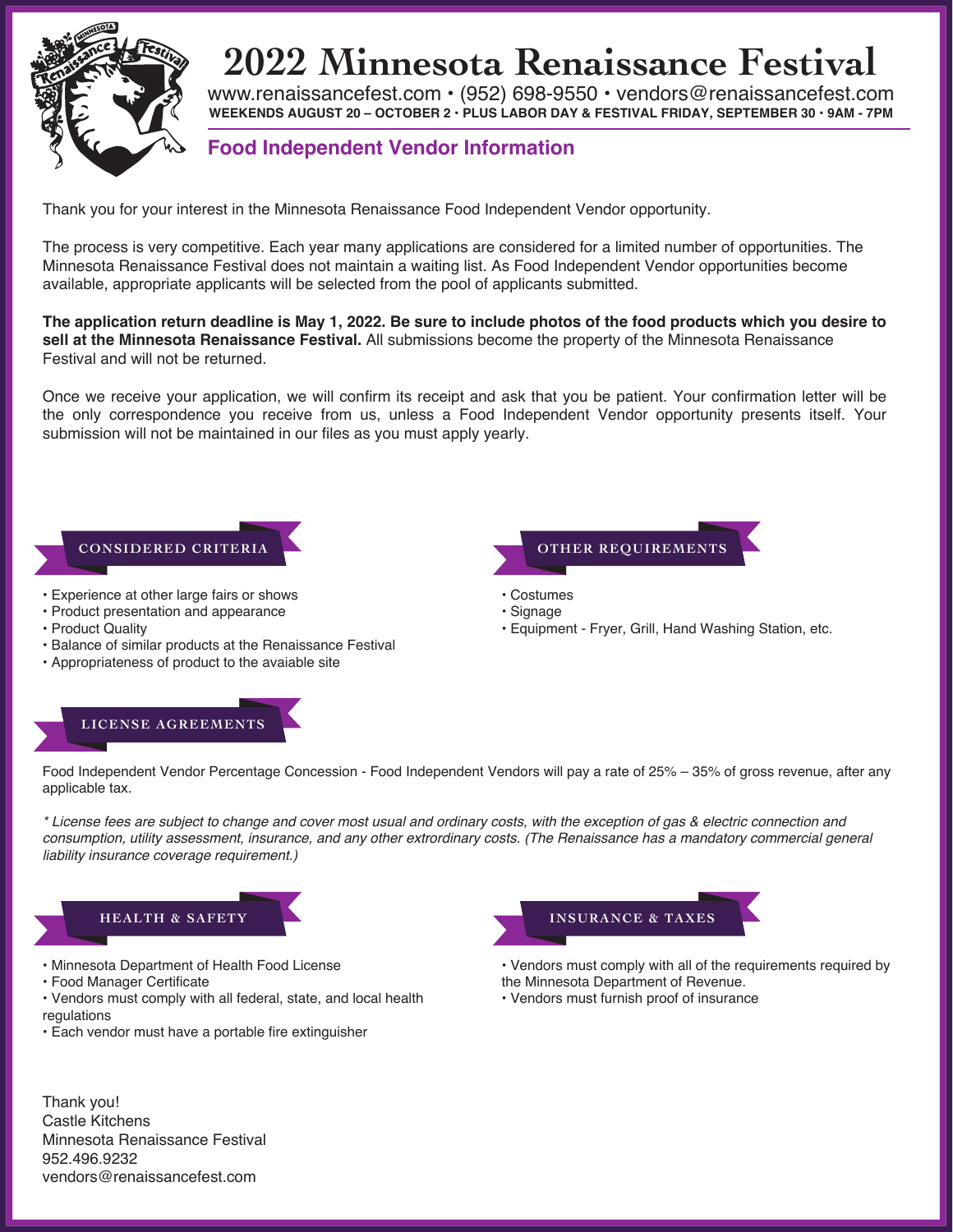

## **2022 Minnesota Renaissance Festival**

www.renaissancefest.com • (952) 698-9550 • vendors@renaissancefest.com **WEEKENDS AUGUST 20 – OCTOBER 2 • PLUS LABOR DAY & FESTIVAL FRIDAY, SEPTEMBER 30 • 9AM - 7PM**

#### **Food Independent Food Vendor Application**

#### *APPLICATIONS ARE* DUE BY **MAY, 1 2022**

*Applications must be postmarked by the* May *1st deadline. No application fee.*

*Applications are only kept for one year. You must reapply each year.*

*All submissions become the property of the Minnesota Renaissance Festival and will not be returned.*

*Include with this application a color photo of each product which you desire to sell the the Minnesota Renaissance Festival.*

Please complete the application below and mail to:

**Castle Kitchens Attention: Stephanie Whipps 12364 Chestnut Blvd Shakopee, MN 55379**

Email questions to: **vendors@renaissancefest.com**



| <b>FIRST NAME</b><br>ORGANIZATION NAME                                                                                                                                                                                              |                                           |       | <b>LAST NAME</b><br>NAME OF PROPOSED BOOTH |  |  |
|-------------------------------------------------------------------------------------------------------------------------------------------------------------------------------------------------------------------------------------|-------------------------------------------|-------|--------------------------------------------|--|--|
|                                                                                                                                                                                                                                     |                                           |       |                                            |  |  |
| <b>CONTACT PHONE #</b>                                                                                                                                                                                                              | <b>FAX NUMBER</b><br><b>EMAIL ADDRESS</b> |       |                                            |  |  |
| PROPOSED MENU                                                                                                                                                                                                                       |                                           |       |                                            |  |  |
| <b>NAME OF ITEM</b>                                                                                                                                                                                                                 | PORTION SIZE                              | PRICE | SERVING METHOD                             |  |  |
| 1.<br><u> 1989 - Andrea Andrew Maria (h. 1989).</u><br>2.                                                                                                                                                                           |                                           |       |                                            |  |  |
| 3.                                                                                                                                                                                                                                  |                                           |       |                                            |  |  |
| 4.                                                                                                                                                                                                                                  |                                           |       |                                            |  |  |
| 5.                                                                                                                                                                                                                                  |                                           |       |                                            |  |  |
| 6.                                                                                                                                                                                                                                  |                                           |       |                                            |  |  |
| 7.                                                                                                                                                                                                                                  |                                           |       |                                            |  |  |
| 8.<br>the control of the control of the control of the control of the control of the control of the control of the control of the control of the control of the control of the control of the control of the control of the control |                                           |       |                                            |  |  |
| ITEM DESCRIPTIONS (CONTENT/INGREDIENTS)                                                                                                                                                                                             |                                           |       |                                            |  |  |
| 1.                                                                                                                                                                                                                                  |                                           |       |                                            |  |  |
| 2.                                                                                                                                                                                                                                  |                                           |       |                                            |  |  |
| 3.                                                                                                                                                                                                                                  |                                           |       |                                            |  |  |
| 4.                                                                                                                                                                                                                                  |                                           |       |                                            |  |  |
| 5.                                                                                                                                                                                                                                  |                                           |       |                                            |  |  |
| 6.                                                                                                                                                                                                                                  |                                           |       |                                            |  |  |
| 7.                                                                                                                                                                                                                                  |                                           |       |                                            |  |  |
| 8.                                                                                                                                                                                                                                  |                                           |       |                                            |  |  |